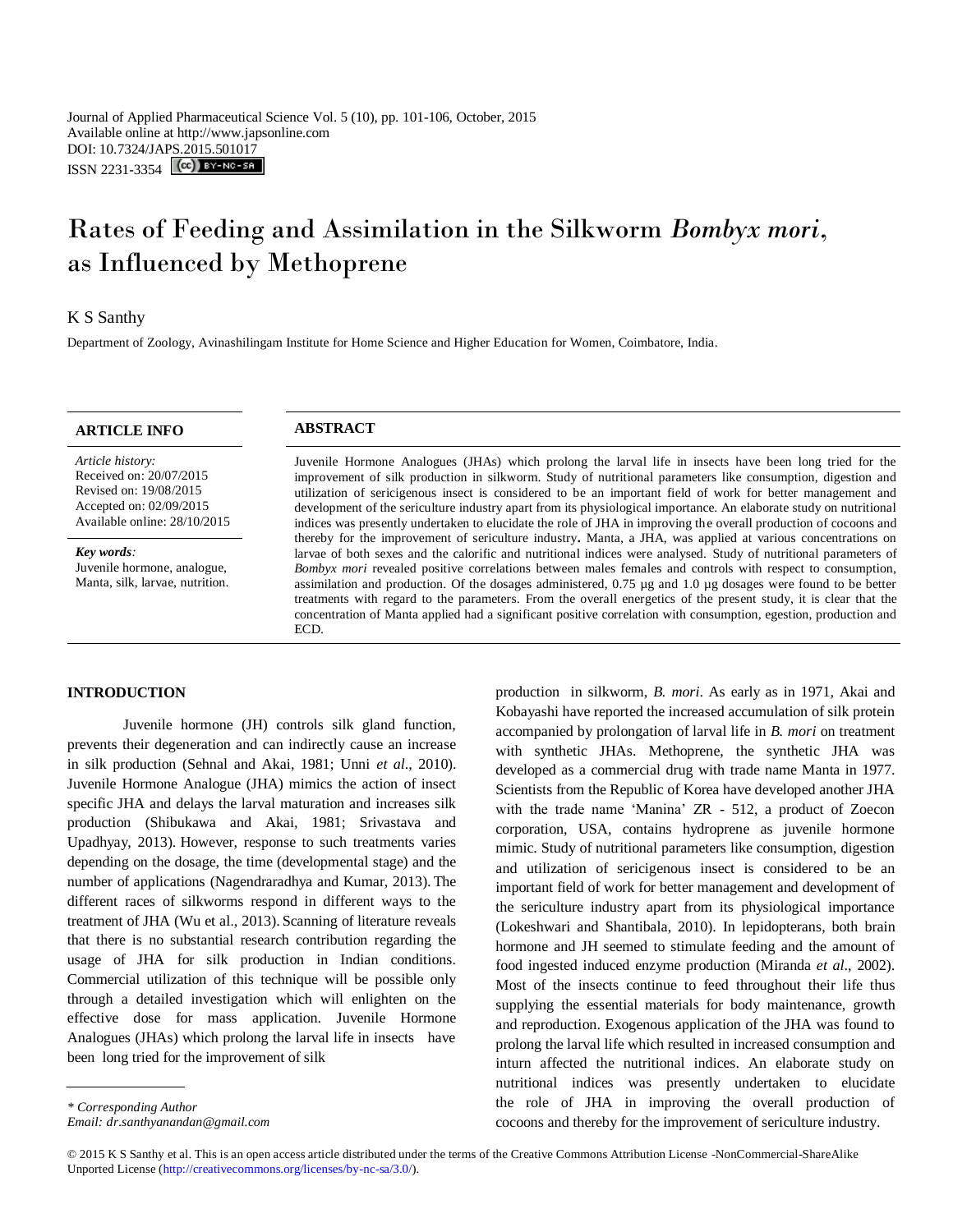#### **MATERIALS AND METHODS**

#### **Test hormone**

JHA, Manta (Methoprene), the product of Ohtusuka Pharmaceuticals, Osaka, Japan was a kind gift of Dr. H. Numata, Osaka city University, Osaka, Japan.

# **Hormone application**

Freshly ecdysed fifth instar larvae of *B. mori* were selected from stock culture and were assorted into males and females. Sexes were separated by identifying the sex marks found on the postero-ventral side of the larvae. JHA, Methoprene (Manta 6.25 mg in 5 ml - stock) was diluted with distilled water and topically applied on 4-5th segment of the larvae using a micropipette between 48-72 hrs after fourth ecdysis.

Freshly ecdysed, fifth instar male and female larvae were grouped separately, weighed and maintained individually in 250 ml plastic containers. The larvae were fed *ad-libitum* with fresh mulberry leaves. In both sexes, weighed larvae were divided into 6 groups, five for the hormone treatments and one for control. For the present investigation the dosages 0.10  $\mu$ g (T<sub>1</sub>), 0.25  $\mu$ g (T<sub>2</sub>), 0.5  $\mu$ g (T<sub>3</sub>), 0.75  $\mu$ g (T<sub>4</sub>), 1  $\mu$ g (T<sub>5</sub>) and control were selected. Five replications were maintained for each group.

#### **Collection of food remains and faeces**

Unfed leaves and faecal pellets were removed every day before offering the next consignment of food with least disturbance to the larvae and the collected samples were dried separately at 80 ºC to a constant weight. Care was taken to separate fine unfed food particles from the faecal pellets.

#### **Gravimetry**

All weighings were analysed using an electronic balance with an accuracy of 0.0001 mg. The accuracy of the balance was checked for every ten weighing. To find the dry matter content of the test larvae belonging to different groups, a few test larvae were sacrificed at the beginning as well as at the end of the fifth instar and dried at 80  $^{\circ}$ C to a constant weight.<sup>[9]</sup> Dried materials of sample worms, faeces and food were powdered and stored for calorific analysis.

### **Calorimetry**

Calorific content of the samples was determined using a bomb calorimeter, the supplied outfit of which is recommended by

 **Table 1:** Formula used to calculate the parameters of nutritional indices.

the ISI (IS: 1359 - 1959), BSI (BSI : 10161 Part 5 : 1967) and the institute of petroleum (IP/2/63T).

#### **Calculation of nutritional indices**

The scheme of energy budget followed in the present study was based on the IBP formula (Petrusewicz and Macfayden, 1970) usually represented as

$$
C = P + R + F + U \tag{1}
$$

Where C - Food energy consumed; P-Growth; R-Energy released as heat due to metabolism; F+U - Loss of energy through faeces and nitrogenous excretory products.

In majority of the insects, the quantity of uric acid (U) excreted in the faeces is negligible and amounts to 0.2 to 0.5 per cent of the total quantity of faeces egested. The food consumption of the fifth instar larvae was calculated by adding daily consumption/larva. The mean faecal weight/larva was also calculated similarly. The above quantitative estimation of C was made in terms of Joules. Food energy converted into body substance  $(P = Growth)$  was estimated as the difference between the energy content of the test larvae at the beginning and at the end of fifth instar. Food energy assimilated (A) was calculated by substracting the mean faecal energy from that of food energy consumed.

$$
A=C - (F+U) \tag{2}
$$

Rates of consumption (Cr), Assimilation (Ar) and Production (Pr) were calculated by dividing the respective amounts of energy by the product of mid body weight (g) of the worms and the duration (days) required for the completion of the fifth instar; the rates were expressed in terms of Joules/g live larva/day (Table 1). Efficiencies of conversion of ingested matter to body substance (ECI) and digested matter to body substances (ECD) were calculated relating P to C and A separately and expressed as percentage.

## **RESULTS**

Study of nutritional parameters of sericigenous insects is considered to be an important field of work for better management and development of the sericulture industry apart from its physiological importance.

| <b>Parameter</b>                                                    | Formula                              |  |
|---------------------------------------------------------------------|--------------------------------------|--|
|                                                                     | C (Joules/Larva)                     |  |
| Consumption Rate (Cr)                                               | Mid body weight (g)X Duration (days) |  |
|                                                                     | A (Joules/Larva)                     |  |
| Assimilation Rate (Ar)                                              | Mid body weight (g)X Duration (days) |  |
|                                                                     | P (Joules/Larva)                     |  |
| Production Rate (Pr)                                                | Mid body weight (g)X Duration (days) |  |
| Assimilation Efficiency (AE)                                        | A<br>$\frac{11}{6}$ X 100            |  |
| Efficiency of conversion of ingested matter to body substance (ECI) | P<br>$\frac{1}{6}$ X 100             |  |
| Efficiency of conversion of digested matter to body substance (ECD) | $\div$ X 100                         |  |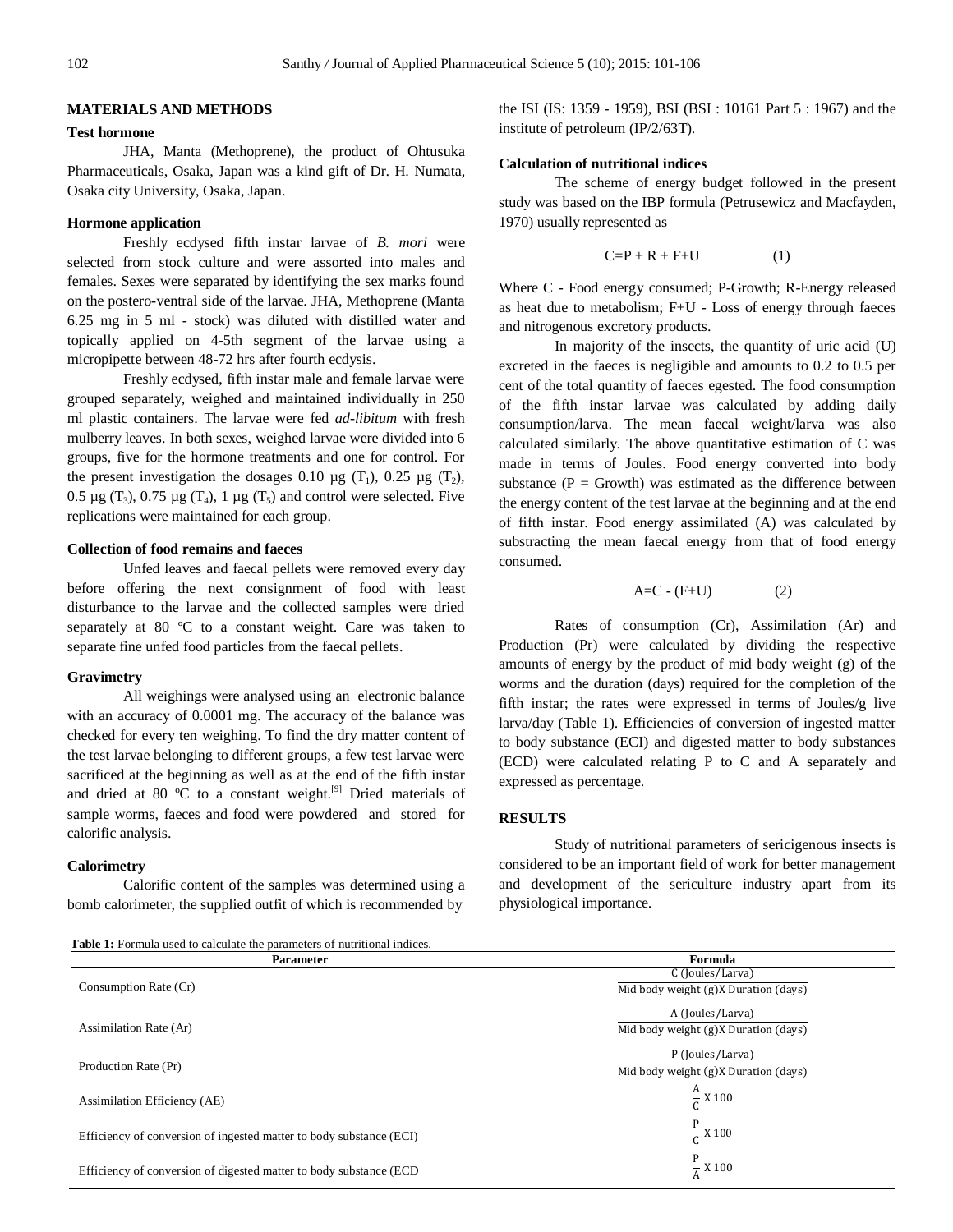The male fifth instar larvae of control group consumed was 91.82 kJ/larva and increased with increasing concentration of Manta. A dose dependent increase observed was evident from Table 2 and 4; maximum consumption being 106.65 kJ/larva in 1.0 µg dosage and minimum being 94.65 kJ/larva in 0.1µg respectively.

From the results it is clear that a positive and significant correlation ( $r = 0.560$ ;  $P = 0.01$ ) exists between Methoprene treatment and its consumption. In females, maximum consumption was recorded in 0.75 µg dosage (105.70 kJ/larva) which was found to be on par with 0.5 µg (104.78 kJ/larva), 1.0 µg (102.11 kJ/larva) and 0.25 µg (101.56 kJ/larva) while control recorded minimum consumption (91.73 kJ/larva). A significant positive correlation was observed in this study.

#### **Egestion**

The energy lost via faeces increased with increase in concentration of hormone applied (Table 2, Figure 1). In control larvae, egestion was 46.43 kJ/ larva in males and 54.55 kJ/larva in females. It increased to 68.48 in male and 73.05 kJ/larva in female at 1.0 µg dosage. However, in females, maximum egestion was recorded in 0.75 µg dosage (73.21 kJ/larva), which was found to be on par with 1.0 µg (73.05 kJ/larva) and 0.5 µg dosages (72.00 kJ/larva). The percentage elevation over control for 1.0 µg dosage was 47 in male and 33 in female. On relating the concentration of hormone applied and egesta, a significant positive correlation was observed ( $r = 0.758$  in male and 0.816 in female;  $P = 0.01$ ). The data on regression analysis showed that there exists a curvelinear relationship with quadratic equation  $Y = 47.1 + 38x - 17x^2$  in male and  $Y = 55.86 + 49x - 32x^2$  in female.

#### **Assimilation**

The assimilated energy of the control male larvae was 45.50 kJ/larva and it gradually decreased as the hormone concentration increased (Table 2, Figure 1). At 0.1 µg dosage the assimilated energy of male and female was 45.72 and 35.26 kJ/larva respectively. At 1.0 µg concentration, it declined to 38.16 and 29.56 kJ/larva in male and female respectively. The data were not statistically significant.

#### **Production**

Interestingly the conversion of energy into the larval body substance increased with an increase in the hormone concentration (Table 2, Figure 1). In males, 1.0 µg dosage showed a maximum increment of 17% over control and was found to be on par with all the dosages applied. In females, the highest increment was observed in 0.75 µg dosage, *i.e.*, 20% over control. From the data it was obvious that a positive and significant correlation  $(r =$ 0.464 in male and  $r = 0.625$  in females at  $P = 0.01$ ) exists between the concentration of hormone applied and production (Table 2). Regression analysis revealed a curvilinear relationship ( $Y = 10.92$ )  $+ 2x - x^2$ ;  $r^2 = 0.23$  in male and Y = 12.24 + 6x - 5x<sup>2</sup>;  $r^2 = 0.67$  in female).

### **Consumption rate**

In the fifth instar male larvae of control group, the consumption rate was 6221.86 J/g live larva/day which declined slowly with increasing concentration of Manta (Table 2, Figure 1). The lowest consumption rate was recorded in 1.0 µg treatment ie., 4955.53 J/g live larva/day. A similar trend was observed in female larvae, the lowest value being 4238.46 J/live larva/day in 1.0 µg dosage. From the data, it was clear that a negative and significant linear relationship (Y = 6116.50 - 2188x + 995 $x^2$  in male and Y = 5444.57 - 3016x + 1821  $x^2$  in female) exists between the hormone dosage and consumption rate. On relating hormone dosage to consumption rate, a significant negative correlation was observed  $(r = -0.640 \text{ in male and } r = -0.859 \text{ in female, for } P = 0.01).$ 

#### **Assimilation rate**

In the control group male and female larvae, the assimilation rate was 3094.31 and 2117.19 J/g live larva/day respectively (Table 2, Figure 1). But the rate declined with the increase in the concentration of Manta. At the highest concentration of 1.0 µg dosage it decreased to 1998.97 J/g live larva/day in male and 1190.69 J/g live larva/day in female. On relating hormone dosage to assimilation rate, a significant negative correlation was observed ( $r = -0.813$  in male and  $r = -0.839$  in female for  $P = 0.01$ ). A highly significant value of the co-efficient of determination  $r^2 = 0.67$  in male and 0.73 in female at P = 0.01) was noted in regression analysis.

**Table 2:** Correlation co-efficient (r) and co-efficient of determination  $(r^2)$  obtained between different concentrations of Manta and nutritional indices of fifth instar larvae.

| Parameter         | Correlation Co-efficient (r) |            | Co-efficient of determination r' |           |
|-------------------|------------------------------|------------|----------------------------------|-----------|
|                   | Male                         | Female     | Male                             | Female    |
| Consumption       | $0.560**$                    | $0.646**$  | $0.36**$                         | $0.70**$  |
| Egestion          | $0.758**$                    | $0.816**$  | $0.60**$                         | $0.84**$  |
| Assimilation      | NS                           | $-0.444**$ | NS                               | $0.20**$  |
| Production        | $0.464**$                    | $0.625**$  | $0.23*$                          | $0.67**$  |
| Consumption rate  | $-0.640**$                   | $-0.859**$ | $0.43**$                         | $0.86**$  |
| Assimilation rate | $-0.813**$                   | $-0.839**$ | $0.67**$                         | $0.73**$  |
| Production rate   | $-0.854**$                   | $-0.887**$ | $0.74**$                         | $0.92**$  |
| AE                | $-0.673**$                   | $-0.662**$ | $0.45**$                         | $0.49**$  |
| ECI               | <b>NS</b>                    | <b>NS</b>  | NS                               | <b>NS</b> |
| <b>ECD</b>        | $0.396*$                     | $0.604*$   | $0.19*$                          | $0.39*$   |

\* - Significance observed at *p*=0.05; \*\* - Significance observed at *p*=0.01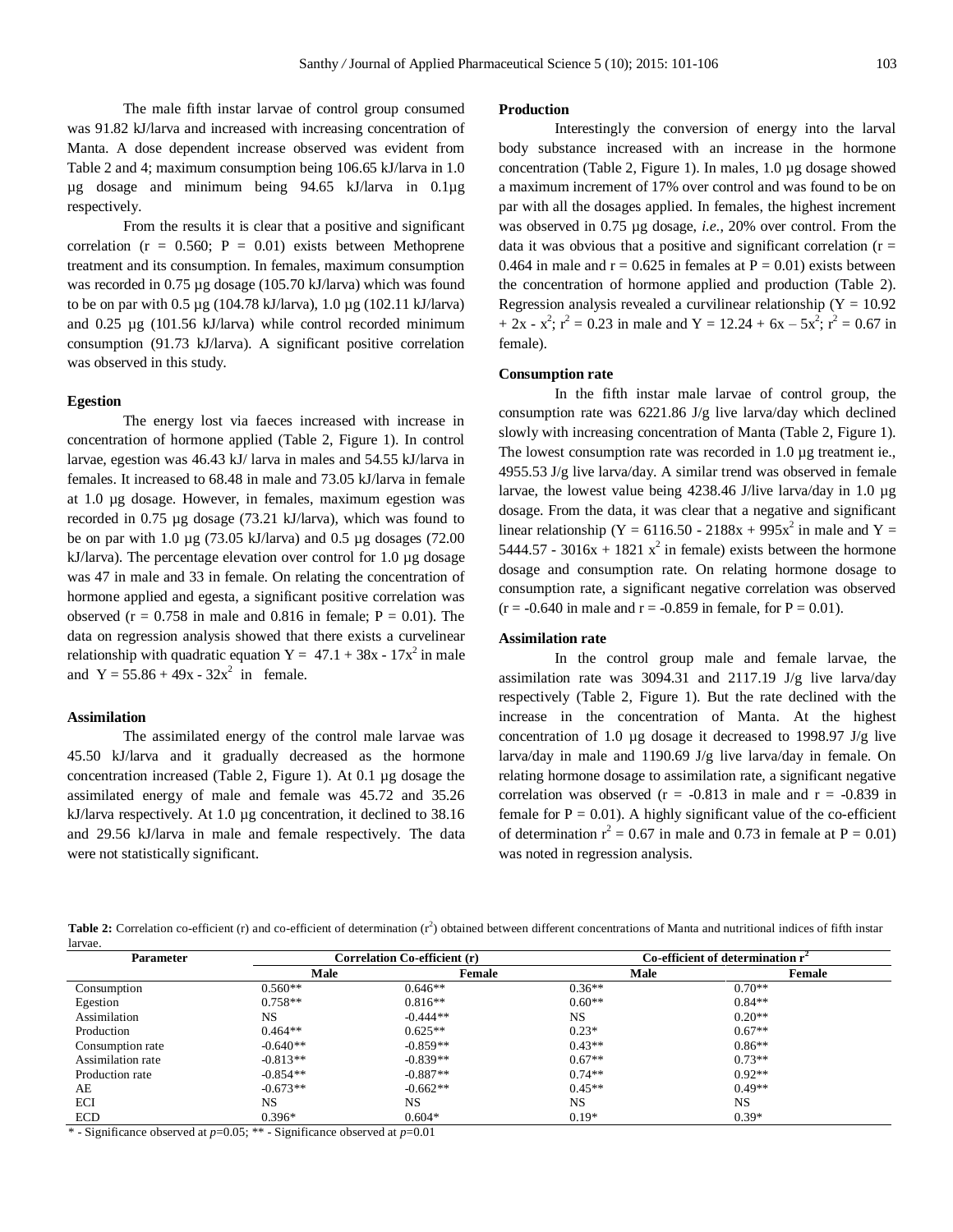

**Fig. 1:** Effect of Manta on consumption, assimilation and production rates of fifth instar larvae.

#### **Production rate**

As is evident the production rate of control male larvae was 699.83 J/g live larva/day and it gradually decreased as the concentration of hormone increased excepting 0.1µg dose (Table 2, Figure 1). On relating dose of hormone applied to the production rate, a significant negative correlation was obtained  $(r = -0.854$  at  $P = 0.01$ ). A similar negative trend was observed in female larvae too. The control female larvae recorded a production rate of 714.12 J/g live larva/day and the rate decreased to 566.67 J/g live larva/day in the highest concentration of 1.0 µg, showing a negative correlation ( $r = -0.887$  at  $P = 0.01$ ).

#### **Assimilation efficiency (AE)**

The assimilation efficiency decreased with increasing concentration of hormone applied (Table 2, Figure 2). In control

larvae, the AE was found to be maximum (49.16 and 40.14% in male and female respectively). In the highest dosage  $(1.0 \mu g)$ , the AE recorded for male (35.45 %) and female (28.94 %) was found to be minimum when compared to that of the other treatments.

A significant negative correlation was observed on relating the doses applied with AE ( $r = -0.673$  for male and  $r = -$ 0.662 for female;  $P = 0.01$ ). The data were found to be better fitted in a quadratic equation Y = 48.58 -  $14x + 2x^2$  in male and Y = 39.16 - 22x +  $12x^2$  in female.

#### **Efficiency of conversion of ingested food (ECI)**

Though a marginal increase was recorded with respect to ECI in male and female larvae, in different treatments, it was found to be statistically not significant (Table 2, Figure 2).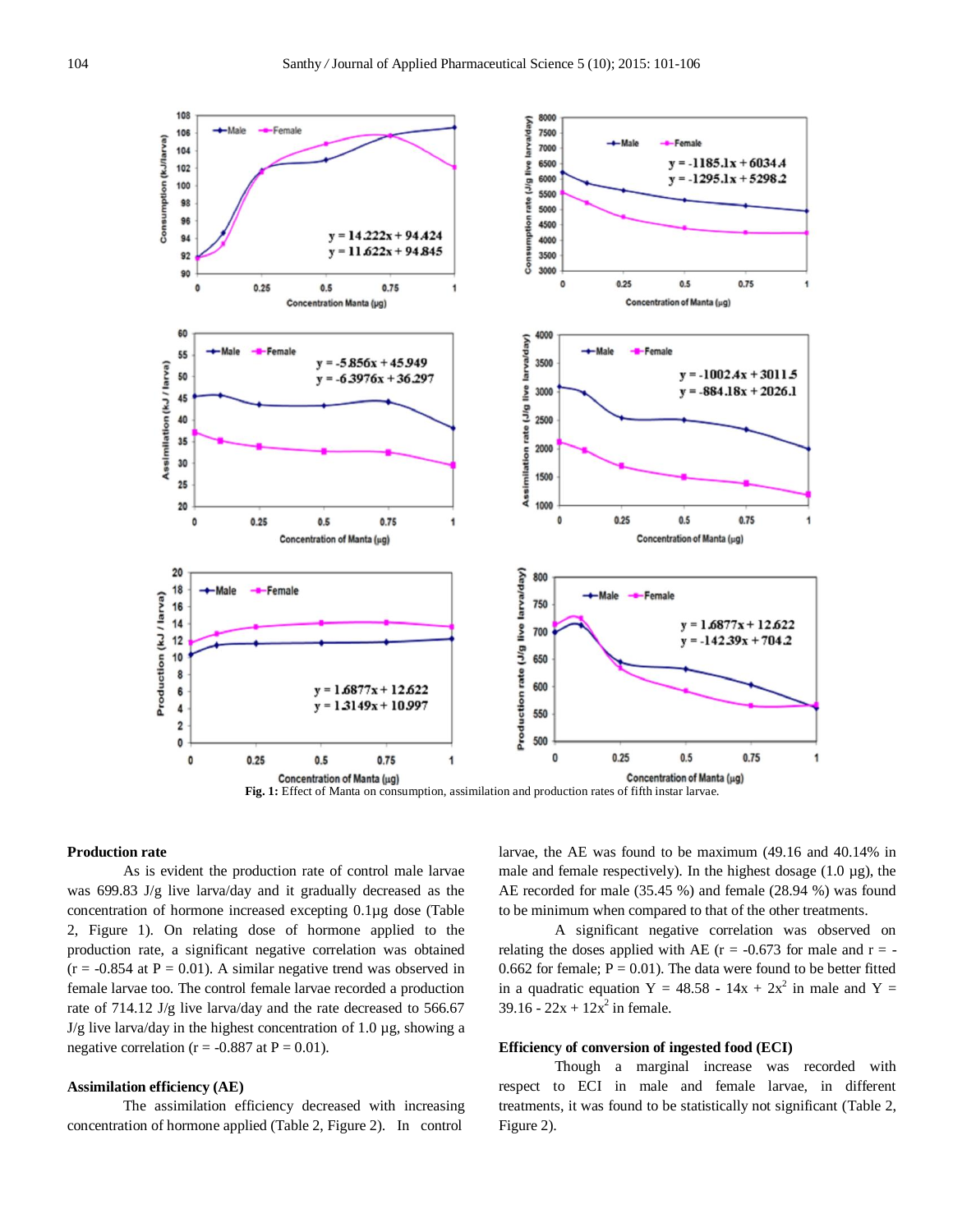

**Fig. 2:** Effect of Manta on the AE, ECI and ECD of fifth instar larvae.

#### **Efficiency of conversion of digested food (ECD)**

In male statistically significant results were obtained with respect to efficiency of conversion of digested food (Table 2, Figure 2). Of the five treatments, maximum ECD was recorded in 1.0 µg dosage followed by 0.5 µg and 0.75 µg dosages which were on par with each other. The percentage elevation of 1.0 µg dosage over control was 45. In female larvae, of the five treatments, maximum ECD was recorded in 1.0 µg dosage (47.84 %) which was followed by 0.75 (41.01 %) and 0.5 µg dosages (39.48%) when compared to that of the control (35.24 %). A significant positive correlation was observed in this study ( $r = 0.604$ ) and data were fitted in quadratic equation  $(Y = 36.05 + 2x + 9x^2)$ .

# **DISCUSSION**

A knowledge of what an insect consumes and the nutrients it assimilates enabled us to understand the nutritional physiology of the insect. Therefore a study on energetics of 5th instar larvae of *B. mori* was pursued to understand the effect of application JHA, Manta on the pattern of flow of energy, conversion, utilization, assimilation and excretion *i.e*., the overall energy budget of this commercially important species. Proper understanding of the energy budget of the species can help in deciding the optimal dose in such a manner that the energy requirement for maintenance can be minimized and the production may be maximized for better commercial exploitation of the hormone (Mali and Khyade, 2010). Treatment with Manta in

different dosages had a significant positive correlation with consumption, egestion and production and inverse correlation with assimilation of the silkworm *B. mori.* The secretion of ecdysteroids is affected by JH which modulates the timing of PTTH liberation and exerts an inhibitory action on ecdysteroid production from the prothoracic glands (Hartfelder, 2000). Treatment of last instar silkworms with persisting JH amounts to prevent the rise of ecdysteroids permanently. By affecting the release of PTTH which in the last instar silkworm is linked to the end of the obligatory feeding period, JH also influences the duration of indispensable feeding (Suzuki *et al*., 2013). Such modulatory effect of trace amounts of JH which are present in the last instar larvae, can be inferred from the observations that allatectomy at the start of the last instar reduces the length of the stadial period by two days and the body weight of larvae (Barman and Rajan, 2010).

In the present investigation, the application of Manta resulted in prolongation of larval period. As the larval period extended in the treated worms, the larvae consumed more food and this resulted in the increased body weight. This corroborates with the statement that remarked that a voraciously feeding larvae of *B. mori* should consume a higher quantity of food during an extended larval life (Paul *et al*., 1992). The digestive processes in insects are regulated by both secretogogue mechanisms and by hormonal influences (Woodring *et al*., 2007). The ingestion of Methoprene stimulated food consumption in the late instar caterpillars of *Hyblaea puera* (Muralideeran and Prabhu, 1981)*.* Implantation of